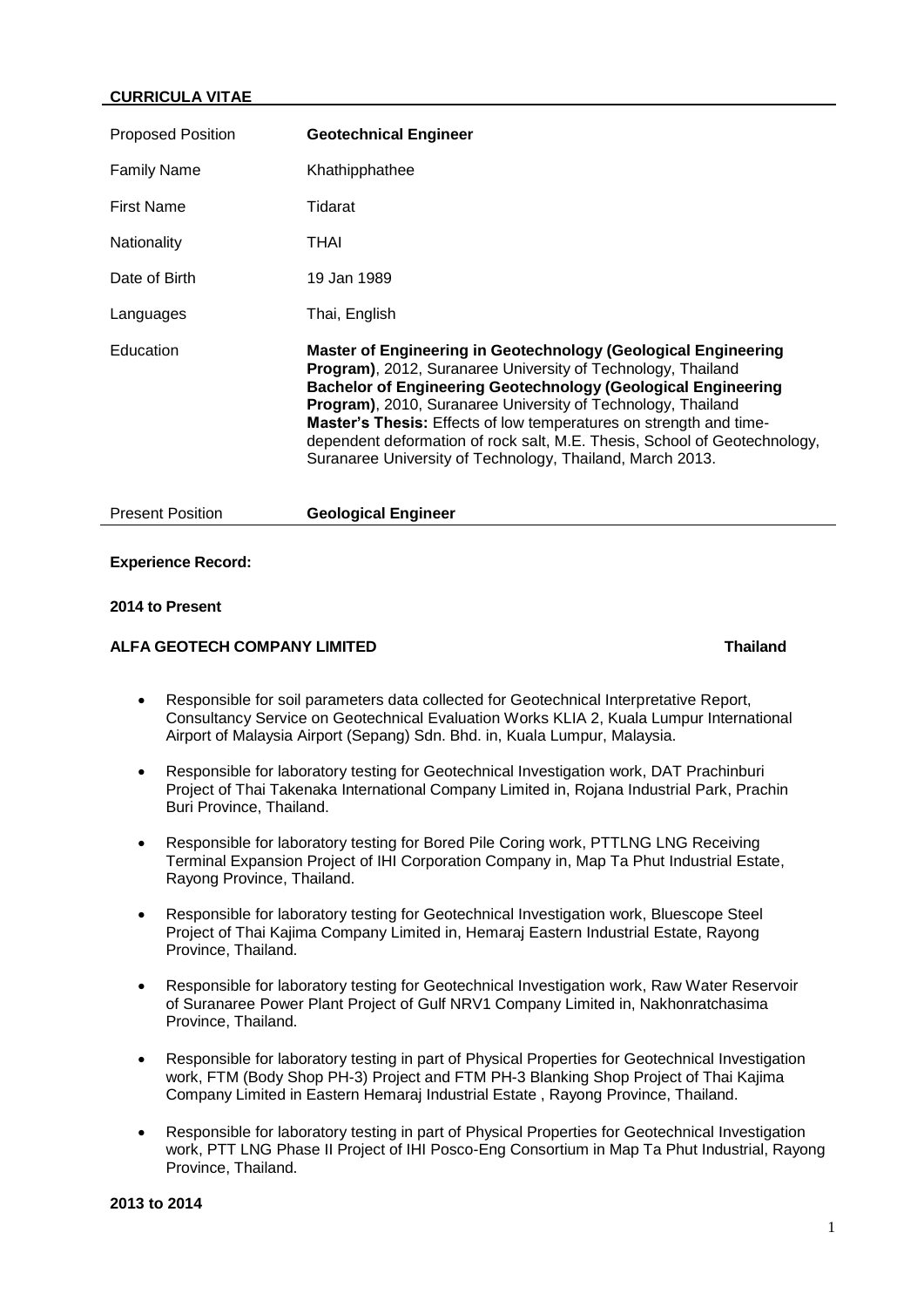# **TEN CONSULTANTS COMPANY LIMITED Thailand**

- Responsible for Soil Boring Log and Soil Profile and Slope Stability Design
- Responsible for Report of Geotechnical Investigation

## **2009 to 2013**

### **SCHOOL OF GEOTECHNOLOGY, SURANAREE UNIVERSITY OF TECHNOLOGY Thailand**

- Technical Papers: Khatipphathee T., Fuenkajorn, K., 2013. Performance Assessment of Maha Sarakham Salt for CO2 Storage. In Proceedings of the Fourth Thailand Symposium on Rock Mechanics. Nakhon Ratchasima, Thailand, 24-25 January 2013.
- Research assistant in Geomechanics Research Unit (GMR), Suranaree University of Technology, on research related to geomechanical laboratory testing.